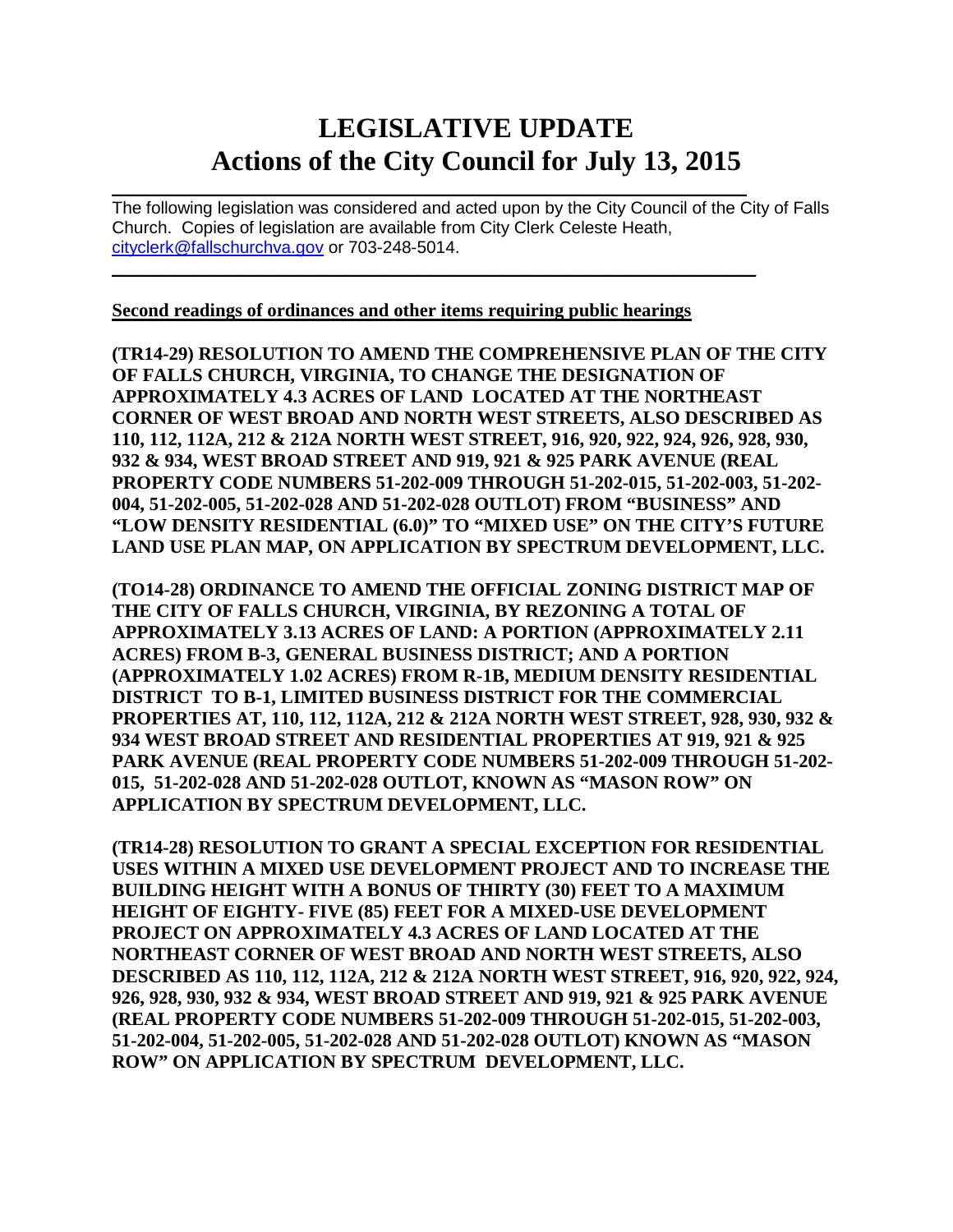**MOTION to defer the advertised public hearing and second reading [TR14-29, TO14-28, and TR14-28] to a date to be scheduled once the revised Mason Row application is resubmitted PASSED on roll call vote, 5-0. (Mr. Baroukh and Ms. Oliver were absent.)**

**CITY OF FALLS CHURCH, VIRGINIA AND FALLS CHURCH CITY SCHOOL BOARD REQUEST FOR CONCEPTUAL PROPOSALS PURSUANT TO THE PUBLIC-PRIVATE EDUCATION FACILITIES AND INFRASTRUCTURE ACT (PPEA) TO INCLUDE A NEW GEORGE MASON HIGH SCHOOL, EXPANSION OF THE EXISTING MARY ELLEN HENDERSON MIDDLE SCHOOL AND COMMERCIAL DEVELOPMENT** 

**NO MOTION. Discussion and public comment only.**

### **Resolutions and first readings of ordinances**

**(TO15-09) ORDINANCE RENEWING THE FRANCHISE AWARDED TO COXCOM, LLC, d/b/a COX COMMUNICATIONS NORTHERN VIRGINIA, FOR A TEN YEAR NON-EXCLUSIVE CABLE FRANCHISE SYSTEM FOR THE CITY OF FALLS CHURCH**

**MOTION to grant (TO15-09) first reading, schedule public hearing and second reading for July 27, 2015, and to advertise the same according to law PASSED on roll call vote, 5-0. (Mr. Baroukh and Ms. Oliver were absent.)**

**(TR15-13) RESOLUTION TO ADOPT THE BICYCLE MASTER PLAN: CONNECTING COMMUNITIES AS A GUIDING DOCUMENT AND A FOLLOW-UP ACTION TO THE CITY'S RECENTLY ADOPTED "MOBILITY FOR ALL MODES PLAN", THE TRANSPORTATION ELEMENT OF THE CITY'S COMPREHENSIVE PLAN MOTION to adopt TR15-13 PASSED on roll call vote, 5-0. (Mr. Baroukh and Ms. Oliver were absent.) (Res. 2015-14)**

**(TR15-16) RESOLUTION REINSTATING A TASK FORCE CREATED BY RESOLUTION 2014-24 "RESOLUTION CREATING A TASK FORCE TO REFINE THE PLAN FOR CITY HALL AND PUBLIC SAFETY FACILITY IMPROVEMENTS" TO ALLOW IT TO COMPLETE ITS WORK AS THE CITY HALL AND PUBLIC SAFETY FACILITY IMPROVEMENTS TASK FORCE WITH A NEW SUNSET DATE OF JULY 31, 2016**

**MOTION to adopt TR15-16 PASSED on roll call vote, 5-0. (Mr. Baroukh and Ms. Oliver were absent.) (Res. 2015-15)**

### **Consent Items**

**(TR15-15) RESOLUTION OF THE CITY COUNCIL OF THE CITY OF FALLS CHURCH, VIRGINIA, AUTHORIZING AN AMENDMENT TO THE FINANCING AGREEMENT DATED AS OF MAY 1, 2009 BETWEEN VIRGINIA RESOURCES AUTHORITY, AS ADMINISTRATOR OF THE VIRGINIA WATER FACILITIES REVOLVING FUND, AND THE CITY OF FALLS CHURCH, VIRGINIA AND THE ALLONGE TO 2009 CITY BONDS (Res. 2015-16)**